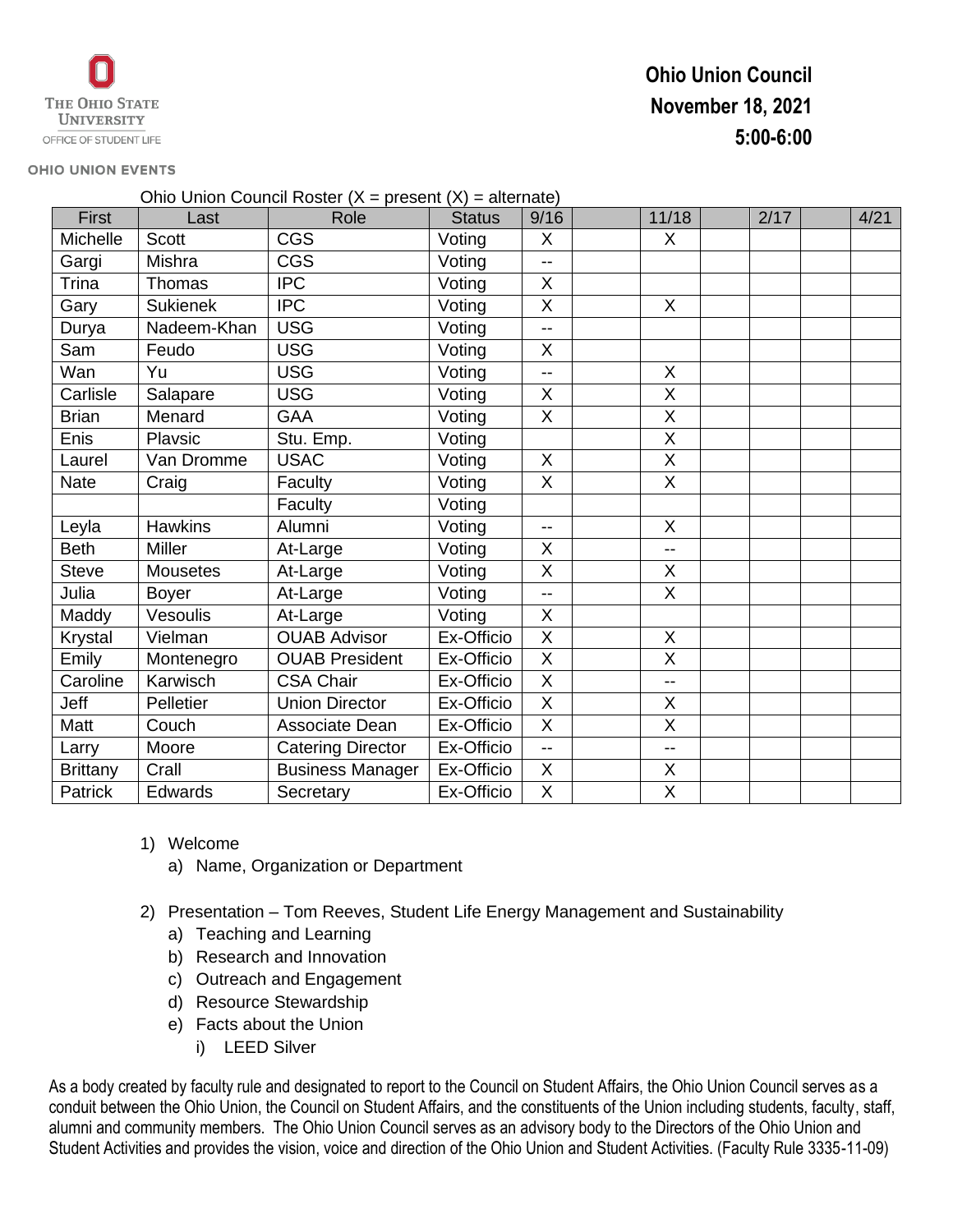

**Ohio Union Council November 18, 2021 5:00-6:00**

# **OHIO UNION EVENTS**

- ii) Progress toward zero waste
- iii) Energy efficiency and water efficient
- iv) Building automation
- v) Green cleaning
- f) Big Things Coming
	- i) Zero waste expansion 90% diversion
		- (1) Expanded composting
		- (2) Paper towels
		- (3) Recycling contamination
	- ii) Events scheduling
	- iii) Continuous Building Commissioning
- 3) Ohio Union Activities Board Update Emily Montenegro, President
	- a) September
		- i) Fall Fest
		- ii) Hybrid Panel of SNL talent
	- b) October
		- i) Homecoming Parade
		- ii) Bachelorette
	- c) November
		- i) Mike Posner
		- ii) Karaoke night
		- iii) LeVar Burton
		- iv) Hannah Beachler
	- d) Interactive events have yielded a larger turn out but the Q&A events have yielded lower attendance.
	- e) Voting took place on November 7 for next semester's events. Trying for more in person, collaborative events. Next year all six committees will be charged with work with other student organizations to host collaborative events.
	- f) Upcoming:
		- i) OUABe Well
		- ii) Quiz Nights
		- iii) Reading Day
		- iv) Flicks for Free
		- v) Candlelight involvement
	- g) We will start transitioning to the new exec members over the next three months
	- h) Virtual events will be available for regional campuses and anyone with an osu.edu email.
- 4) Director Updates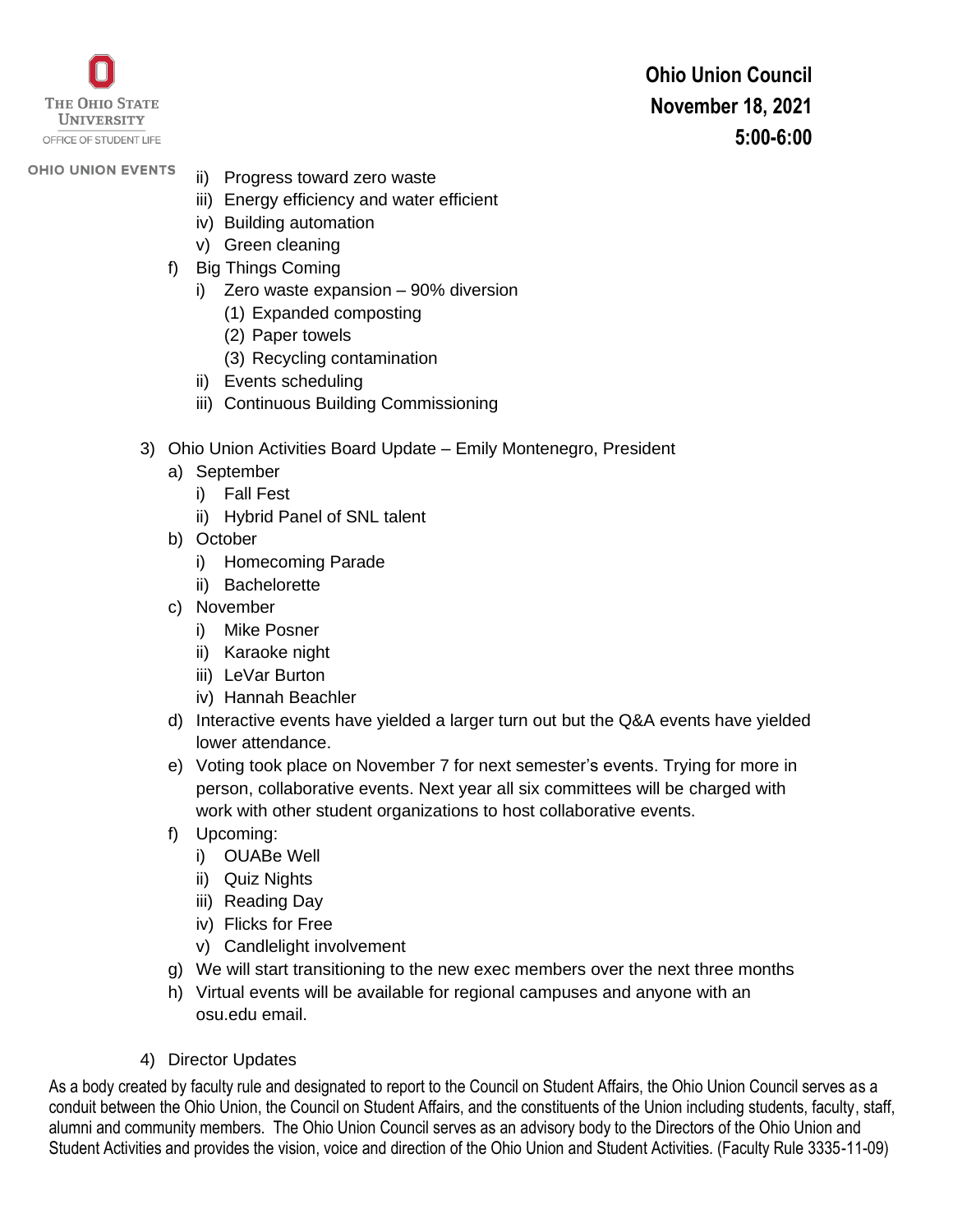

**Ohio Union Council**

**November 18, 2021**

**5:00-6:00**

## **OHIO UNION EVENTS**

| October | October | <b>Historical</b> |                                     |  |
|---------|---------|-------------------|-------------------------------------|--|
| 2021    | 2019    | Averages          |                                     |  |
| 51.24%  | 46.93%  | 55.05%            | <b>Student Organizations</b>        |  |
| 44.68%  | 49.75%  | 39.24%            | <b>University Departments</b>       |  |
| 3.73%   | 3.30%   | 5.79%             | <b>External Users</b>               |  |
| 2090    | 2874    | 1767              | <b>Total Bookings</b>               |  |
| 387     | 433     | 270               | <b>Unique Student Organizations</b> |  |
| 7531    | 11300   | 8226              | daily traffic average               |  |

a) Jeff Pelletier, Director, Ohio Union Operations & Events i) Month Metrics

- ii) Notable Events
	- (1) Admissions Visit Days
	- (2) Student Life Scarlet and Great Gatherings
	- (3) Greek Programming Board speakers
	- (4) MSA Meal Packing Event
	- (5) Career Fairs
	- (6) Wallick Communities Learning Event
	- (7) Learn21
	- (8) Franklin County Board of Elections
	- (9) HackOhi/O
- iii) Upcoming Events
	- (1) Investiture Programming
	- (2) Blood Battle
	- (3) Buckeye Bonanza!
	- (4) Thanksgiving Dinner (meal distribution)
- iv) Projects
	- (1) Technology updates in Senate, Sphinx, Great Hall Meeting Room, Instructional Kitchen
	- (2) Completing furniture updates in lounges and open study areas
	- (3) Wood Floors screening
	- (4) Scope of project for third floor carpet replacement
- v) General Updates
	- (1) Two new Event Planners started 11/8 Sierra Ridenour, Andrew Rood
	- (2) Department Program Review, On-Site external review visit 11/29-12/1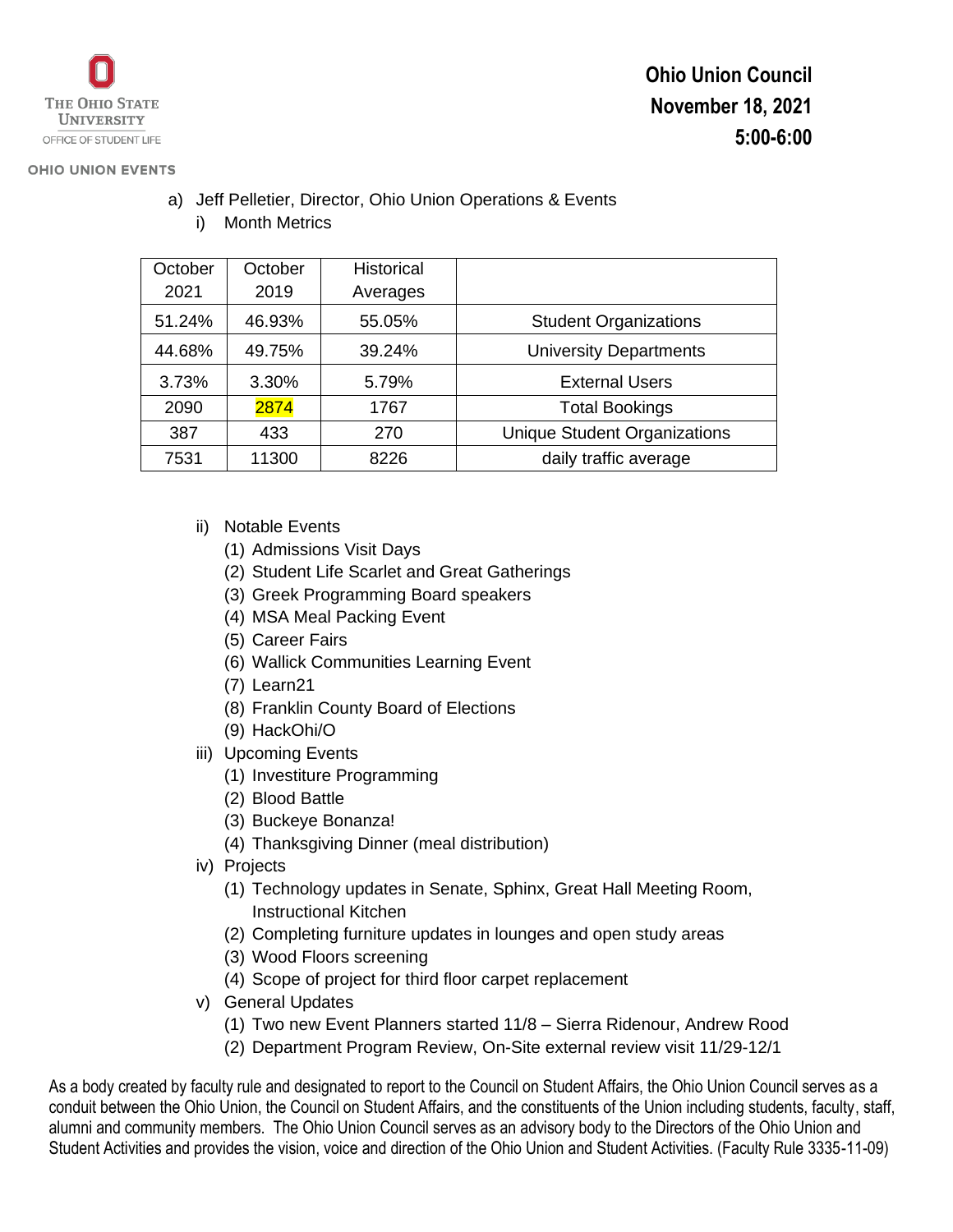

## **OHIO UNION EVENTS**

- b) Matt Couch, Associate Dean of Students, Sr. Director of Student Activities & Student Life Orientation
	- i) General Updates
		- (1) We have just started interviews for our Coordinator for KBK Center position. We expect to make an offer by early December and ideally have our new colleague join the team in January.
		- (2) Our open OUAB advisor position will be posted until November 27.
	- ii) Campus Events
		- (1) This past week we concluded our talent events for the semester we had the pleasure of hosting Hannah Beachler, Hunter Schafer, Mike Posner, LeVar Burton, Rachel Lindsay, Kyle Mooney, Melissa Villasenor, Chris Redd, Abby Wambach, Max and Waka Flocka Flame. A majority of our events were held in a hybrid model where students were able to gather together in person and our talent was zoomed in. We were also able to livestream, and when applicable, record events for students to view. We have also worked with our regional campuses to ensure their students can attend livestreamed events as well.
		- (2) Wellness Retreat will take place Sunday, November 21st from 11am-4pm in the Ohio Union. Join us for relaxation zone, yoga workshops, mediation classes and more!
		- (3) Reading Day will take place December 9, 2021 join us for OUABreakfast, the KBK for coffee and coloring books and the viewing of Space Jam 2.
		- (4) Commencement Week is taking place December 12-16, 2021 for event details check out the website [https://commencementweek.osu.edu](https://commencementweek.osu.edu/)
			- (a) If you know a graduating senior interesting in serving as Candlelight Speaker applications are open. Please contact Casey [Petrae.4@osu.edu](mailto:Petrae.4@osu.edu) for questions
			- (b) Candlelight Ceremony will take place December 16th at Faculty Club
		- (5) Next semester be on the lookout for our Spring Welcome Week entitled, Spring Into Involvement, taking place January 16-23, 2022. If anyone has an event taking place during this week please contact Krystal Vielman-Diaz.1 so we can ensure your events are included in our marketing
		- (6) Spring 2022 events OUAB has voted and will begin the process to plan and contract for their events next semester. We will continue to provide a hybrid model of programming for students to attend virtually and inperson.
		- (7) Our graduate programming will wrap up for the semester during the second week of December. We have continued to offer our standard events of cooking classes, quiz night and cupcakes and canvas (painting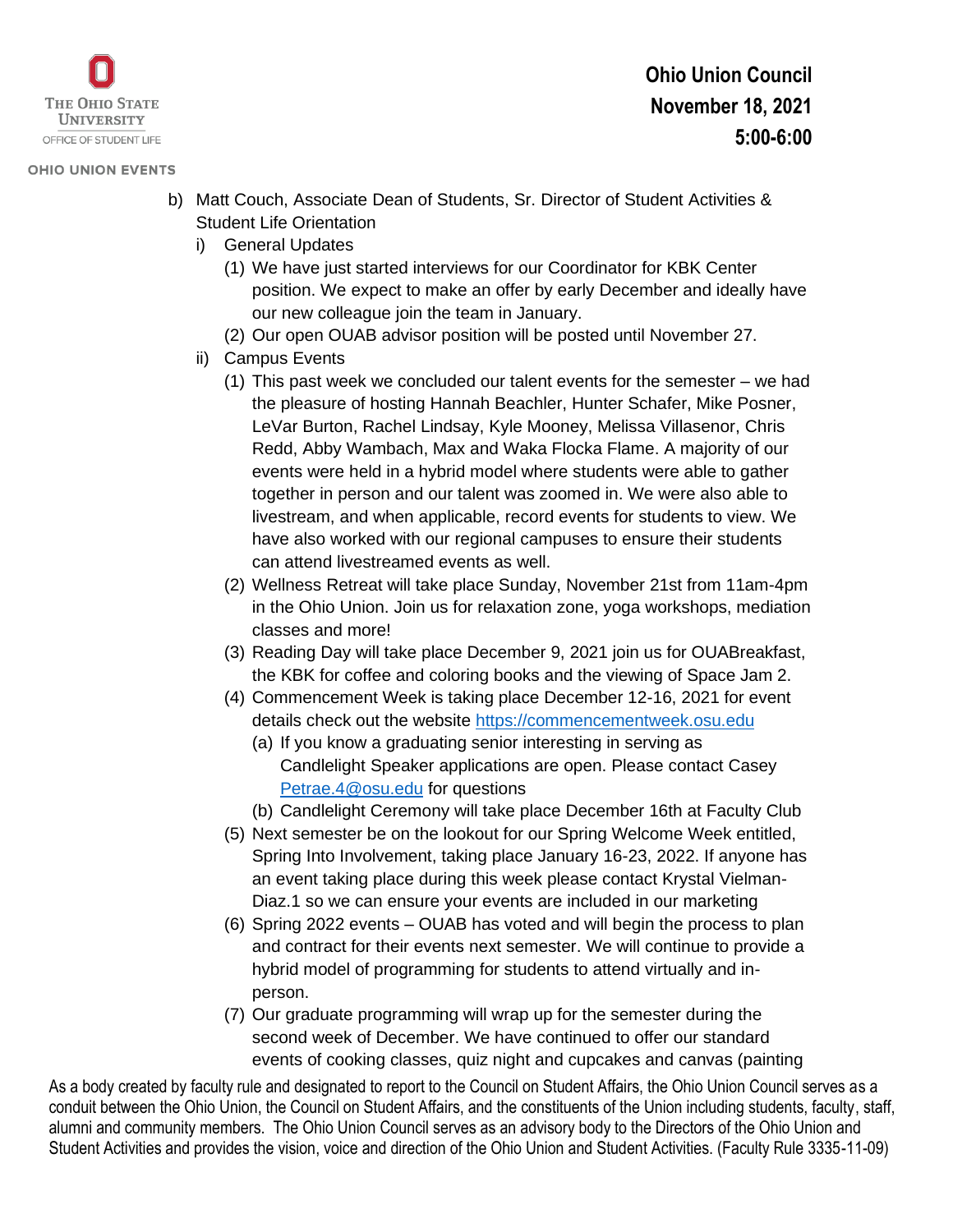

#### **OHIO UNION EVENTS**

classes) in additional to our Technical Tuesday and Wellness Wednesday professional development workshops.

- (8) Grad/Prof is also looking to create programming with our BIPOC (Black, Indigenous and People of Color) organizations. We began this semester with a partner with the Black Graduate Student organization by hosting a painting and trivia night. We are looking into hosting more events alongside our various student organizations to create relationship building and knowledge of the Grad/Prof overall programming
- (9) Family Programming has also continued to thrive with our monthly programming for our students with children. From gaming activities at Scene 75, Wildlights at the Columbus Zoo to Franklin Conservatory Pumpkin Aglow and holiday light shows, we have seen a great turnout for events and are excited for things to come! In addition to our families, we continue to support Buckeye Village families in activities on site and in the community
- iii) Signature Events Upcoming Events
	- (1) Our Signature Events are up and running for the semester, so far our events from Welcome Week and Homecoming, International Student Welcome Party, HackOHI/O and Block O Carnival have taken place this school year
	- (2) Upcoming Signature Events
		- (a) Thanksgiving Dinner Distribution November 23-24, 2021
		- (b) Light Up the Lake December 7, 2021
		- (c) Commencement Week December 12-16, 2021
		- (d) Student Involvement Fair January 20, 2021
		- (e) Taste of OSU February 18, 2022
		- (f) NPHC Stepshow February 25, 2022
		- (g) African American Heritage Festival February 26 March 5, 2022
		- (h) Buckeye Nation Week(end) March 24-27, 2022
		- (i) Off The Lake March 24 April 3, 2022
		- (j) Commencement Week May 1-8, 2022
- iv) Student Organizations
	- (1) The autumn registration window closed at the end of October. As of this week, we have nearly 1,350 active student organizations, which is lower than pre-pandemic numbers but is an increase from spring 2021. This is a good sign that our student org community is continuing to rebuild and strengthen.
	- (2) Registration for the Spring Student Involvement Fair is open. The Fair will be held January 20 from 4-7pm in the Ohio Union AND in the CampusGroups virtual fair tool.
- v) Service